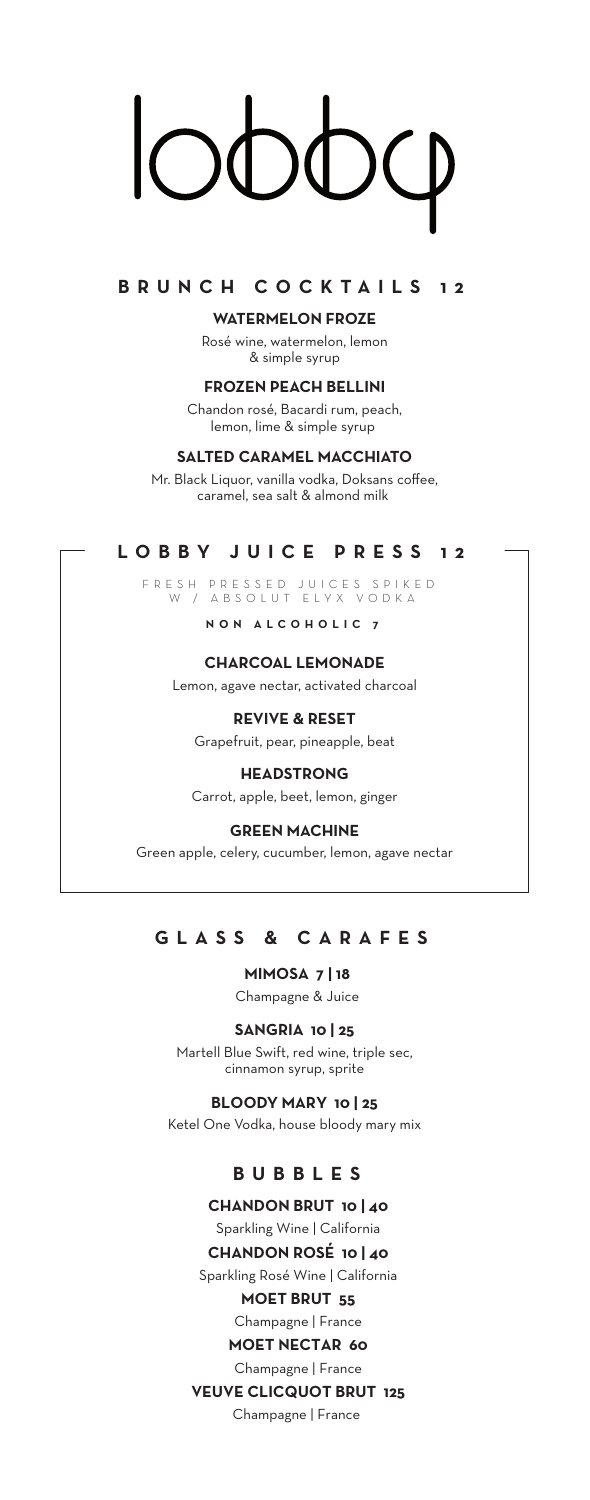## **B EER**

O N D R A F T

## **STONE HAZY 9**

Hazy IPA | 6.7% ABV STONE BREWING, SAN DIEGO

## **BUENAVEZA 8**

Salt & Lime Lager | 4.7% ABV STONE BREWING, SAN DIEGO

### **PHANTOM BRIDE 9**

West Coast IPA | 7.1% ABV BELCHING BEAVER, SAN DIEGO

#### **DODGERS BLONDE 8**

Blonde Ale | 4.8% ABV GOLDEN ROAD BREWING, LOS ANGELES

## **DOUBLE MANGO 9**

Double IPA | 8.7% ABV GOLDEN ROAD BREWING, LOS ANGELES

#### **BLOOD ORANGE WIT 8**

Belgium Style Wheat | 5% ABV REFUGE BREWERY, TEMECULA

## **MANGO CART 8**

Mango Wheat Ale | 4% ABV GOLDEN ROAD BREWING, LOS ANGELES

## **SPECIALTY TAP 9**

Rotating Seasonly

-- B O T T L E S & C A N S -

#### **805 9**

Blonde Ale | 4.7% ABV FIRESTONE WALKER BREWING, MARINA DEL RAY

### **BATTLESNAKES 8**

Pilsner | 5.2% ABV BREWERY X, ANAHEIM

**DOS EQUIS LAGER 8** Golden Pilsner | 4.7% ABV

#### **MODELO 8** Pilsner | 4.4% ABV

**CORONA 8** Pale Lager | 4.5% ABV

**COORS LIGHT 6**  American Lager | 4.2% ABV

#### **MICHELOB ULTRA 6**  Light Lager | 4.2% ABV

#### **FRUIT CART 7**

Hard Seltzer | 6% ABV GOLDEN ROAD BREWING, LOS ANGELES